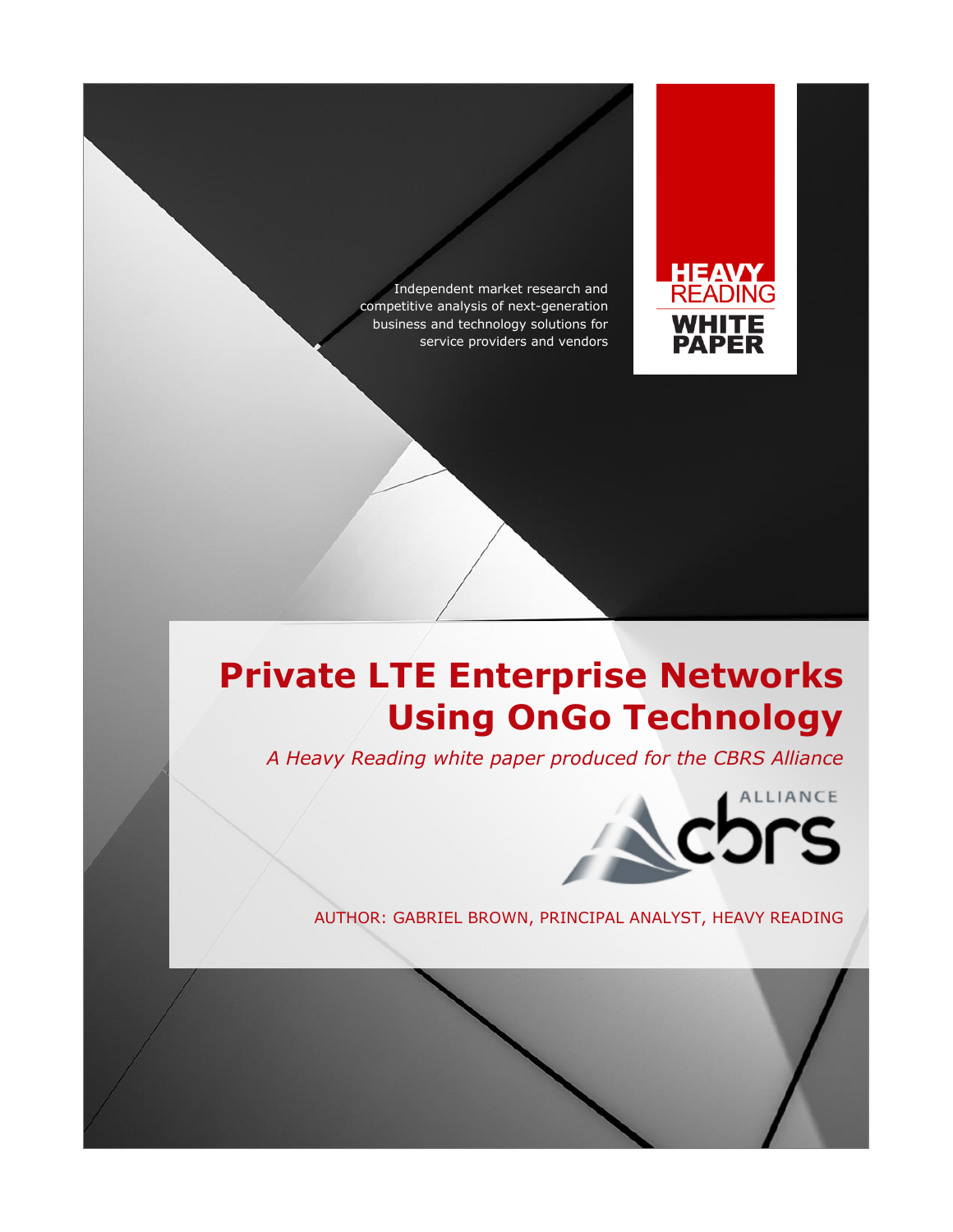# **PRIVATE LTE NETWORKS FOR ENTERPRISE USERS**

Wireless networks are essential to many industries. In a world where new software-driven operating processes have the potential to revolutionize productivity across virtually all sectors – from primary industries to manufacturing, distribution and consumers – it is becoming ever more important to connect people, machines and assets to business logic.

In the enterprise today, WiFi is the dominant wireless technology, with private land mobile technologies, such as Integrated Digital Enhanced Network (iDEN), also frequently used. However, in some highly demanding sectors where range, robustness, mobility and quality of service (QoS) are critical, private LTE networks are gaining traction. Examples include power generation, utilities, campuses, theme parks, warehouses, factories, ports and logistics, as well as extractive industries such as mining, oil and gas. These private LTE networks are based on technology developed for high-performance public networks, optimized for deployment and operation in enterprise contexts.

LTE is an extremely successful technology, used to connect more than a billion customers worldwide. There is an opportunity to take advantage of this R&D investment and ecosystem scale and apply it to private networks. To date this has tended to mean working in partnership with mobile operators in licensed spectrum; now, for enterprises that want to control their own network, for performance, security, resiliency or other reasons, private networks using LTE-based OnGo technology are emerging as attractive.

This white paper discusses why LTE-based technology – specified by the CBRS Alliance and branded as "OnGo" – should be under consideration by enterprise CIOs with businesscritical use cases as they seek to refresh their existing WiFi or private land mobile deployments, or install new networks to automate and optimize their operations. The CBRS Alliance and OnGo are focused on the U.S. market in the first instance, but as experience with the technology and spectrum-sharing model increases, there will be the potential to apply it internationally.

### **CBRS for Private Enterprise Networks**

In 2015 the U.S. Federal Communications Commission (FCC) approved the allocation of 150 MHz of spectrum in the 3.5 GHz band – identified as the Citizens Broadband Radio Service (CBRS) – for mobile use by public and private networks. The allocation is governed under a three-tiered spectrum-sharing arrangement, with incumbent users (i.e., federal agencies and fixed satellite services), priority users and general-access users able to operate in the band in descending order of priority, according to various regulatory criteria.

The industry consortium the CBRS Alliance has been created to encourage the development, commercialization and adoption of LTE solutions for this spectrum. The CBRS Alliance is a non-aligned organization funded by a wide range of members from the vendor, operator and integrator communities.

Deploying OnGo in this spectrum band is attractive for private enterprise networks because governing standards allow for advanced LTE technology to be used without the need to strike agreements with licensed mobile operators. Enterprise users can instead take advantage of the General Authorized Access (GAA) element of OnGo, expected to be available from the fourth quarter of 2018, or wait to acquire exclusive-use Priority Access Licenses (PALs) at the FCC auction expected in 2019.

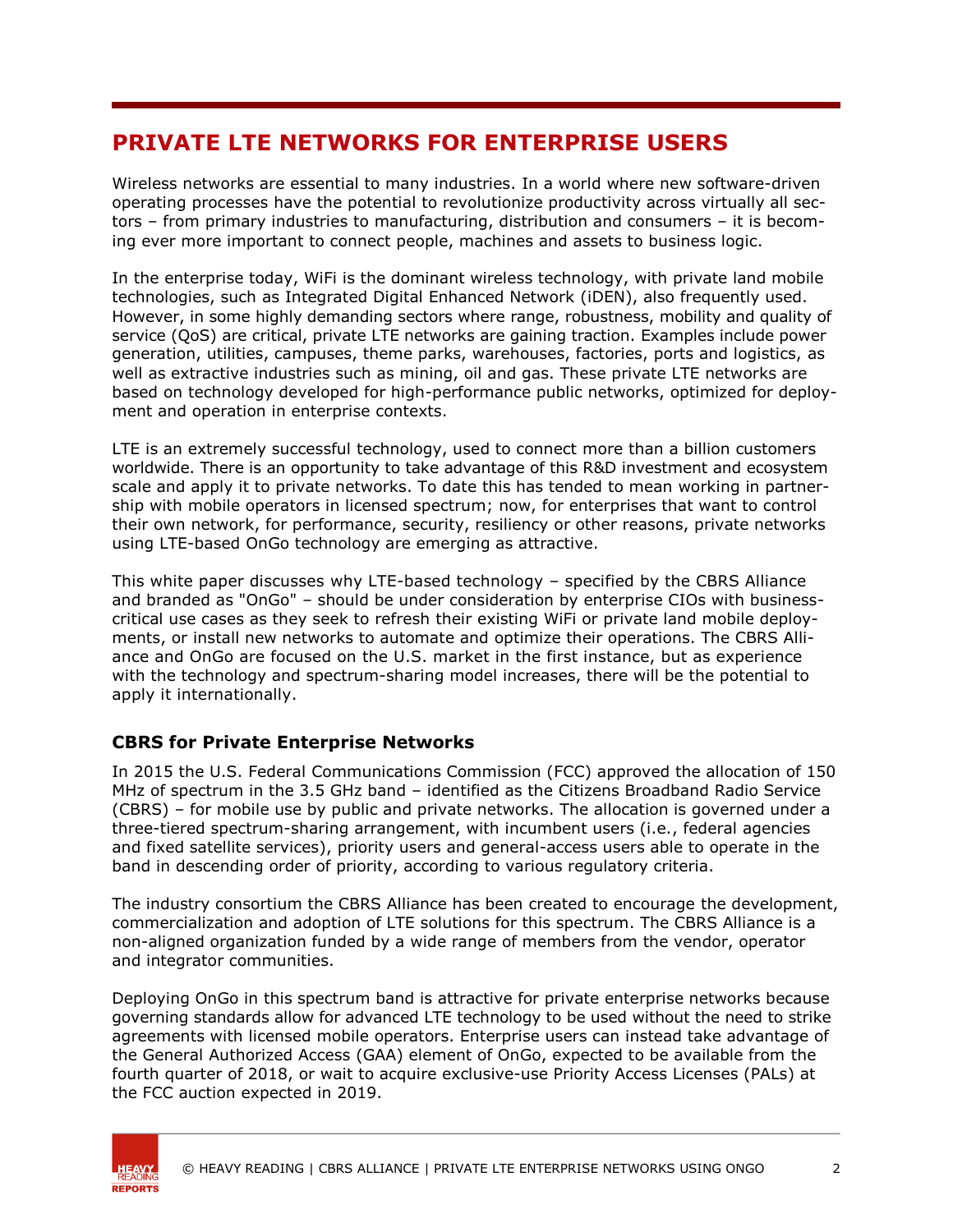Private networks are deployed where the user has specific requirements, such as for coverage or more deterministic performance. Organizations that control their own networks can more easily modify the technology and optimize it for their own purposes. They can determine which users connect, how resources are utilized and how traffic is prioritized. If needed, parameters in the LTE radio can be customized to optimize reliability and latency in challenging physical environments (e.g., warehouses or oil/gas facilities with lots of metal), which is unthinkable on the public network. Companies with private networks also control their own security and can ensure that sensitive information doesn't leave the enterprise network, which can be essential to high-tech, R&D-driven businesses.

Private LTE should also be simple to deploy and operate – at least as simple as WiFi – and shouldn't require large numbers of specialist staff. To help address this, the CBRS Alliance has created the "OnGo Certification Program" to ensure that networks can be built using equipment from multiple vendors. This interoperability will encourage innovation and competition.

### **Private Network Use Cases**

There are many use cases for private LTE enterprise networks. They often have a mobility component (one of the key advantages of LTE), but can also include fixed links to equipment or buildings. These networks can be designed specifically for outdoor operation over a large coverage area, such as in heavy industry (oil/gas extraction and mining), utilities and transportation; or for indoor operation with a constrained service area in mind, such as in warehouse or factory automation, or healthcare; or for something in between, such as in logistics/ distribution, shipping ports or campuses (stadiums, universities, etc.). **Figure 1** categorizes these use cases.

| Use Case Type                           | Description                                                                                                                                                                                                                                                                                                           |
|-----------------------------------------|-----------------------------------------------------------------------------------------------------------------------------------------------------------------------------------------------------------------------------------------------------------------------------------------------------------------------|
| Automation &<br>Industry 4.0            | Factory-floor robotics - e.g., wireless robots introduce much greater flexibil-<br>ity to reconfigure production lines<br>Logistics and warehousing - e.g., pick-and-pack machines; often considered<br>under the banner of "Industry 4.0"<br>Typically focused, very dense deployments with low latency requirements |
| Production-<br><b>Critical Networks</b> | To monitor and control critical infrastructure $-$ e.g., electricity distribution<br>grids, power plants, etc.<br>Automate processes and connect machinery at venues such as ports and<br>transportation hubs<br>Often hazardous environments with requirements for employee safety                                   |
| Primary<br>Industries                   | Locations often not covered by public wireless infrastructure<br>Very diverse sector from mining and oil/gas to agriculture, making increas-<br>ing use of automated machinery<br>Often requires hardened equipment with good link budget for low-density<br>long-range coverage                                      |
| <b>Venue Services</b>                   | Public venues such as airports, theme parks, stadiums, hospitals, ports<br>These venues have many users (internal, contractor, public), some of which<br>have requirements for fast, highly secure access<br>Private network can be "sliced" (configured) for different user groups                                   |

#### **Figure 1: Example Users of Private OnGo Networks**

*Source: Heavy Reading*

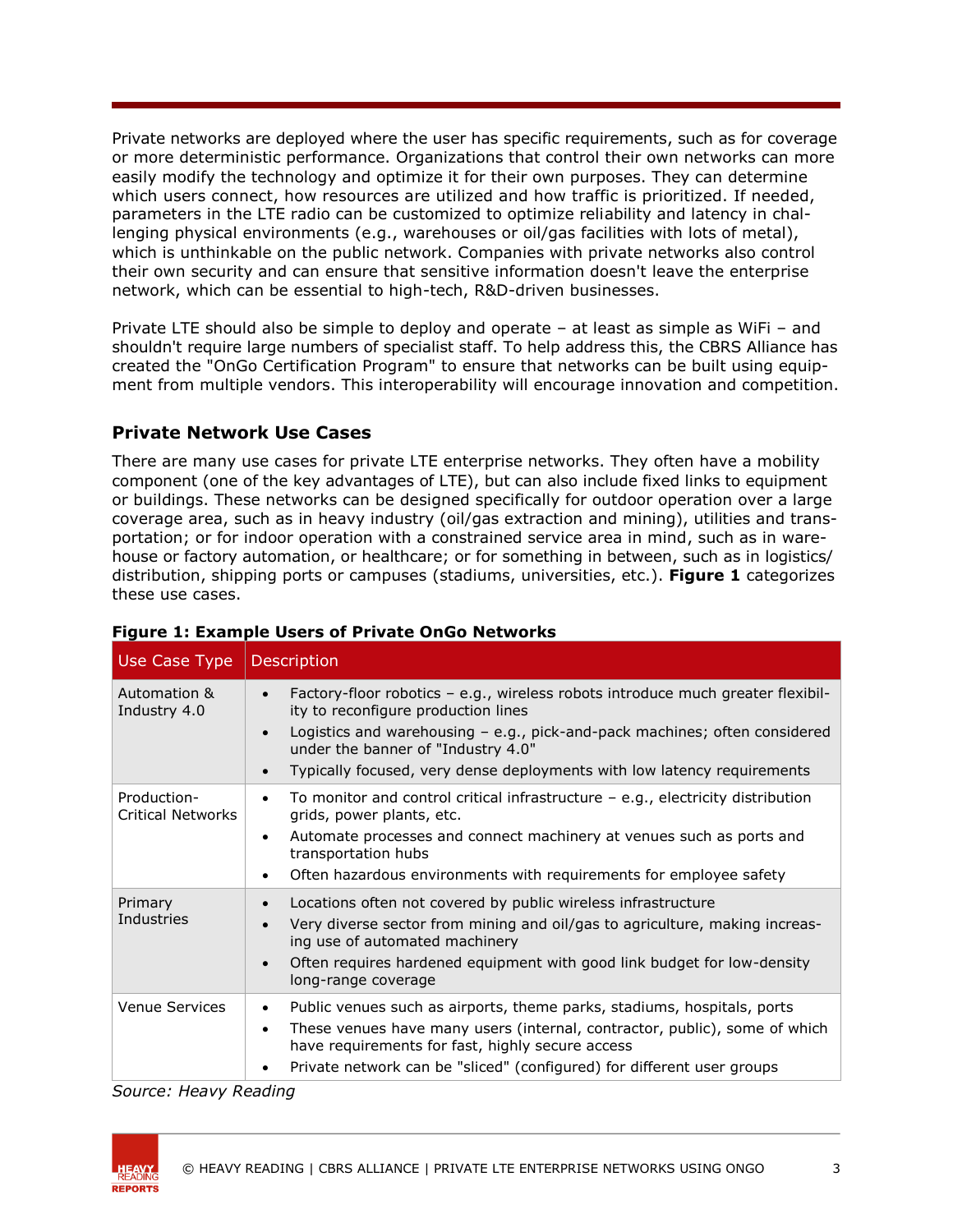## **ONGO FOR ENTERPRISE NETWORKS**

So-called "CBRS spectrum," like much U.S. mobile spectrum, is actually a technology-neutral allocation that can be used for many types of wireless technology, within the regulatory limits on power output, out-of-band emissions, etc.

However, the band plan, comprising multiple 10 MHz channels, does lend itself to LTE. Moreover, LTE already operates commercially at 3.5 GHz in Japan and a few other countries. Internationally, it is also one of the lead frequencies for 5G; in the U.S., there is an expectation that 5G will be deployed in CBRS spectrum, and in the adjacent 3.8-4.2 GHz bands over time.

### **What Makes LTE Attractive**

Beyond the spectrum alignment, there are several reasons why LTE, packaged as OnGo technology, is attractive for high-performance enterprise networks in the "CBRS spectrum band." Three important reasons are:

- **LTE Technology Properties:** Designed for wide-area mobile networks, LTE offers an array of advantages over WiFi for enterprise and industrial use cases, including range, robustness, QoS and multi-service voice and data. LTE incorporates a full system architecture that includes a core network and associated services, such as authentication, policy, voice, video, etc. The LTE radio and system properties are discussed in more detail below.
- **Diverse, Large-Scale Ecosystem:** The mobile network equipment market is worth around \$50+ billion per year and is highly competitive. There are many LTE small cell vendors and even more suppliers of devices, Internet of Things (IoT) modules and other terminal equipment. 3GPP standards and industry interoperability programs ensure that multi-vendor networks and devices work together "out of the box." Core networks, planning tools, self-organizing network (SON) software, and operations support systems (OSS) are also commercially available. These ecosystem attributes are now being extended to OnGo.
- **Roadmap to 5G:** One reason that LTE is suitable for industrial and enterprise use cases is that it is a proven, mature technology. It has active feature developments, such as low-latency radio, gigabit downlink and various types of IoT. From a system perspective, it also has a roadmap to 5G, with radio access network (RAN) and core products emerging that will make it possible to transition elegantly from 4G. For now, however, 5G is too new for industrial applications where stability and predictability are important. LTE is a proven technology with several years of development lifecycle remaining, and longer still for operation "in the field."

The LTE-based OnGo network products that are currently under development are designed to work with the spectrum-sharing databases, known as the Spectrum Access System (SAS), that are required to operate in CBRS spectrum. The SAS maintains a database of all OnGo radio base stations, including their tier status, geographical location and other information to coordinate frequency and transmit power, and to monitor and protect the band from potential interference. The SAS is mandatory for users of this spectrum under the FCC's Part 96 rules, and its integration into OnGo products illustrates the close link to LTE technology.

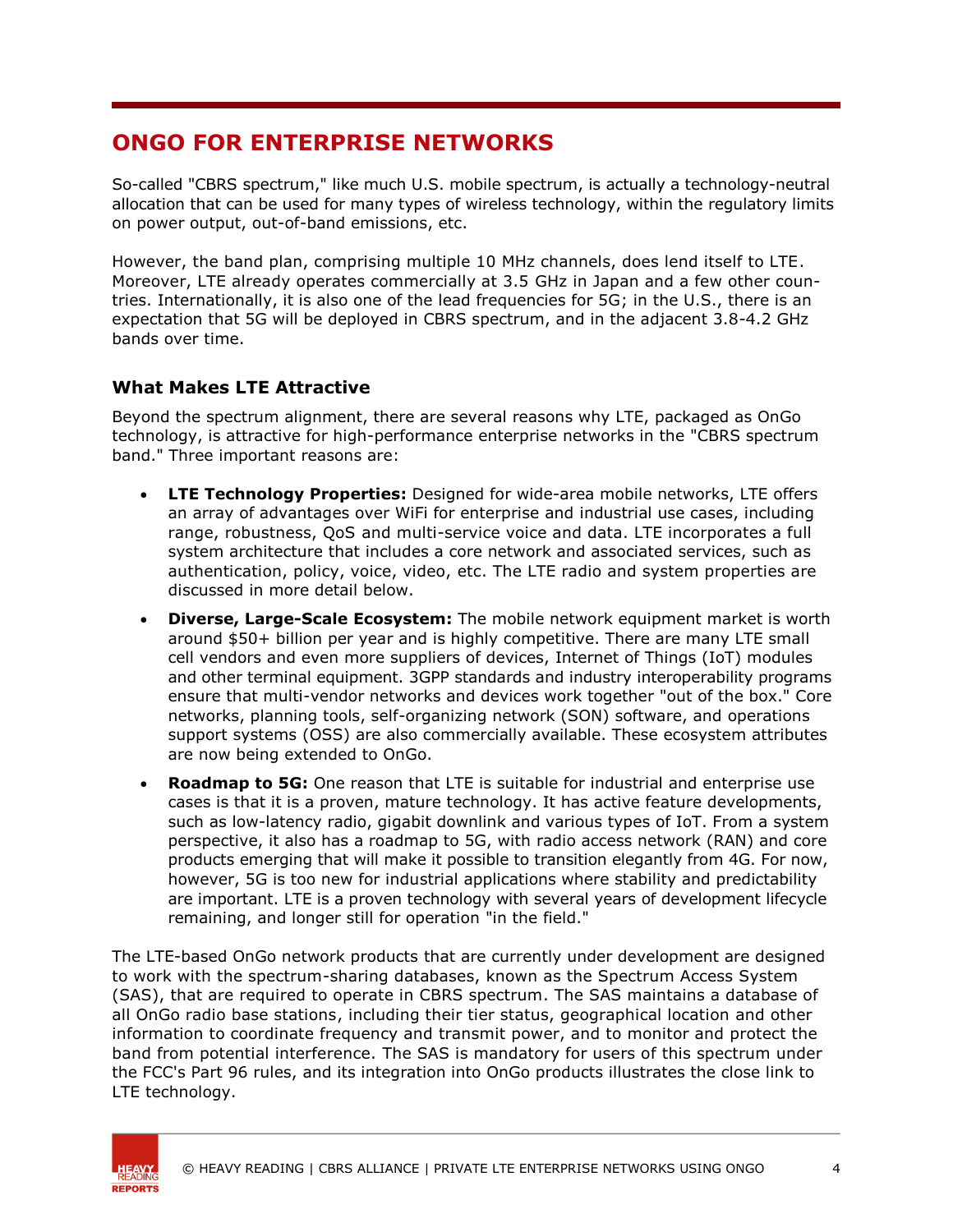### **Diverse Enterprise Use Cases**

Industrial users of wireless networks have a wide range of requirements, from wide area to local area, to low-power sensing and actuation, to high-speed mobility. Even within a specific vertical sector, the needs are diverse and are supported by many device types.

**Figures 2** and **3** show examples of private network use that require multi-device and multiservice capability. In each case, these voice and data services should be delivered to handheld devices, sensors, vehicles (drones, delivery robots heavy machinery, etc.), machines, cameras and robots, and increasingly to wearable devices such as watches, augmentedreality headsets and body-worn cameras.

In **Figure 2**, a wind farm operator uses wireless connectivity to improve the efficiency of its turbines and associated field operations. Low-power sensors are deployed on the turbine to monitor operating performance and for predictive maintenance alerts (especially useful for offshore wind farms). High-speed mobility is needed for drone-mounted video cameras. Employee connectivity and vehicle tracking are also supported.



#### **Figure 2: Field Services & Private LTE Networks**

*Source: Qualcomm*

In **Figure 3**, from the Port of Rotterdam in the Netherlands, one of Europe's largest container shipping hubs, the port operator must integrate supply chains served by intercontinental shipping, including connections to trains, trucks and river shipping to in-land terminals. As shown, these networks must support a range of endpoint devices to move containers between transport modes, and for employee use within the facility. Previously using a mixture of TETRA land mobile radio and WiFi, this port operator began a migration to private LTE in 2017. This European network uses the 3.7 GHz band (via arrangement with the local regulator), which is close to CBRS frequency bands.

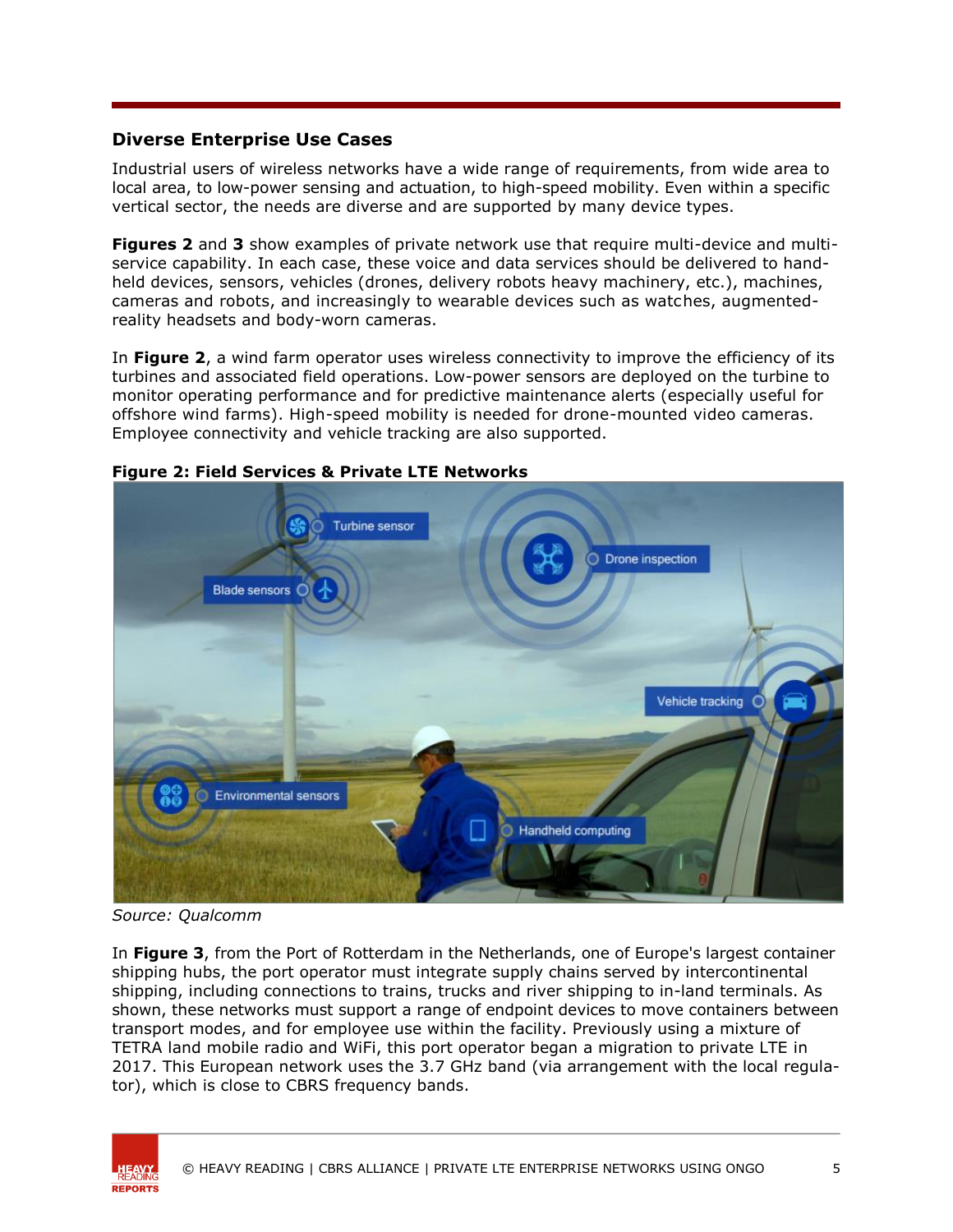### **Figure 3: Private LTE Networks for Shipping Container Terminal**



*Source: Hutchison Ports, Rotterdam*

The types of use case, and the endpoints that need to be connected, are diverse within and across industry verticals. The opportunity is to consolidate services onto a single highperformance OnGo network.

Some private LTE examples include:

- **LTE for campus operators:** Large campuses, such as theme parks, race tracks, stadiums, universities, etc., have requirements for many safety-critical and businesscritical services, such as mobile voice, CCTV and point-of-sale terminals. These are often served by a mixture of legacy technologies, such as WiFi (data) or iDEN (voice), that have limited capability and can become costly to maintain.
- **LTE for warehousing and logistics:** The drive for efficient operations means this sector is automating rapidly. Private LTE networks can be used to connect and control "pick-and-pack" machines or automated guided vehicles (AGVs), to maintain records of equipment inventory and location, and to track goods into the supply chain.
- **LTE for manufacturing facilities:** Factory networks need to support different types of devices, including formats such as mini PCIe that can be added to existing equipment, or modules that can be integrated into new equipment. The factory of the future will evolve from today's demanding services, such as AGV control, to even more critical real-time processes, such as robotic motion control.

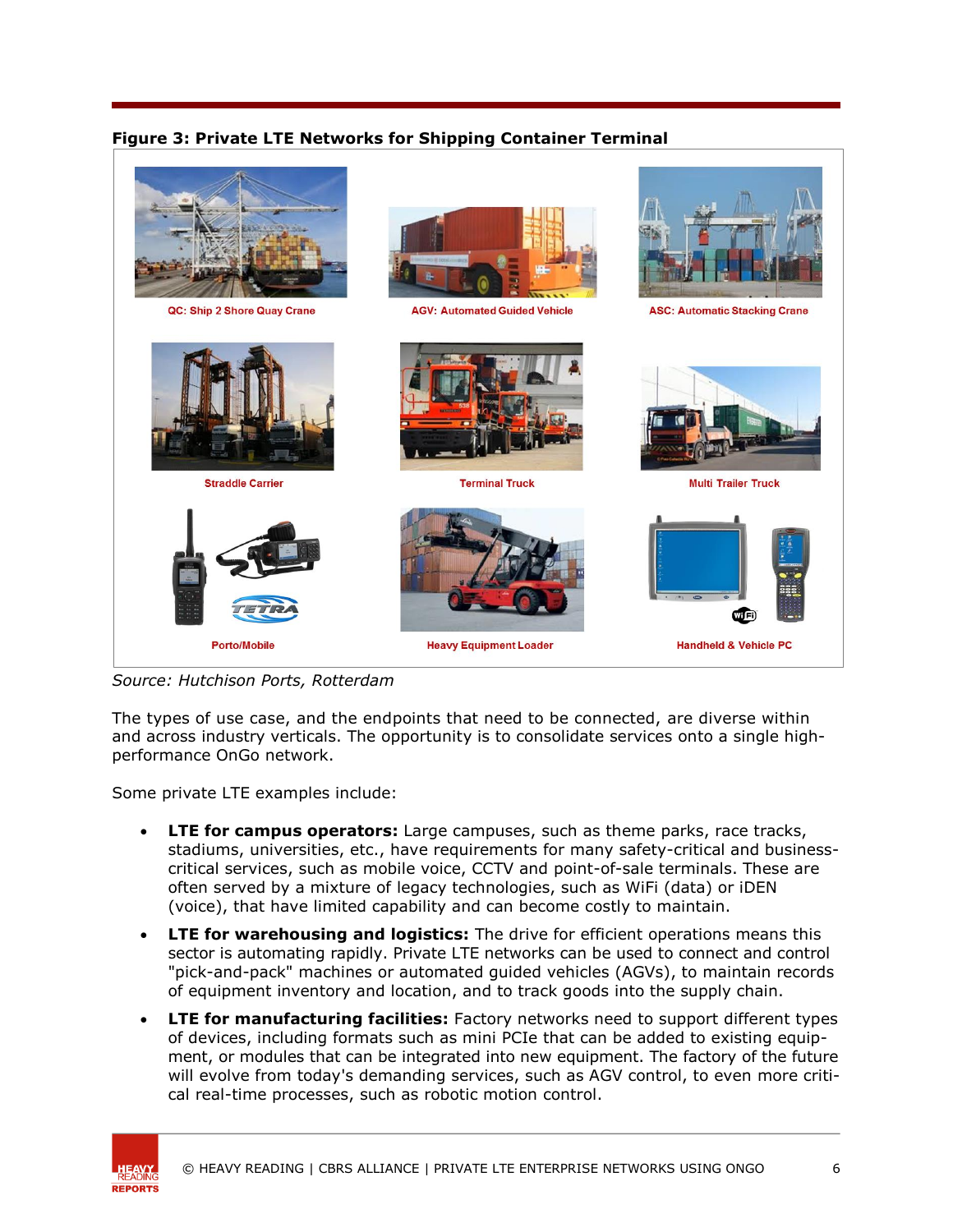# **LTE RADIO PROPERTIES**

The LTE radio design, from the protocol stack through to deployment architectures and products, is well suited to enterprise users operating in challenging physical environments. Key properties such as the use of OFDMA, the scheduled MAC, and the Hybrid ARQ re-transmission scheme, enable a very robust radio link, relative to WiFi. The properties that make LTE radio suitable for private networks are shown in **Figure 4**.



**Figure 4: Advantages of LTE Radio technology for Private Networks**

*Source: Heavy Reading*

### **Range/Link Budget**

As a cellular technology, LTE is designed to operate under fading channel conditions, providing good cell edge performance. This is a decisive advantage over competing technologies in many enterprise use cases, especially for industrial users or outdoor networks. Of course, actual range is variable according to factors such as cell density, antenna system, terminal capabilities, etc. LTE systems generally use high-specification RF equipment, which helps to extend the link budget in scenarios that are challenging for WiFi, such as uplink, low-power IoT, non-line-of-sight and mobility scenarios.

As a very approximate rule of thumb, one LTE small cell will cover about the same area as two to three WiFi access points at equivalent power output and frequency. LTE in CBRS at 3.5 GHz spectrum, therefore, offers significantly greater range than WiFi at 5 GHz. In the Port of Rotterdam example (see **Figure 3** above), which has a requirement for outdoor connectivity of a large facility, the expectation is to replace 150 WiFi access points with just 15 LTE access points using 3.7 GHz spectrum, to achieve the equivalent coverage.

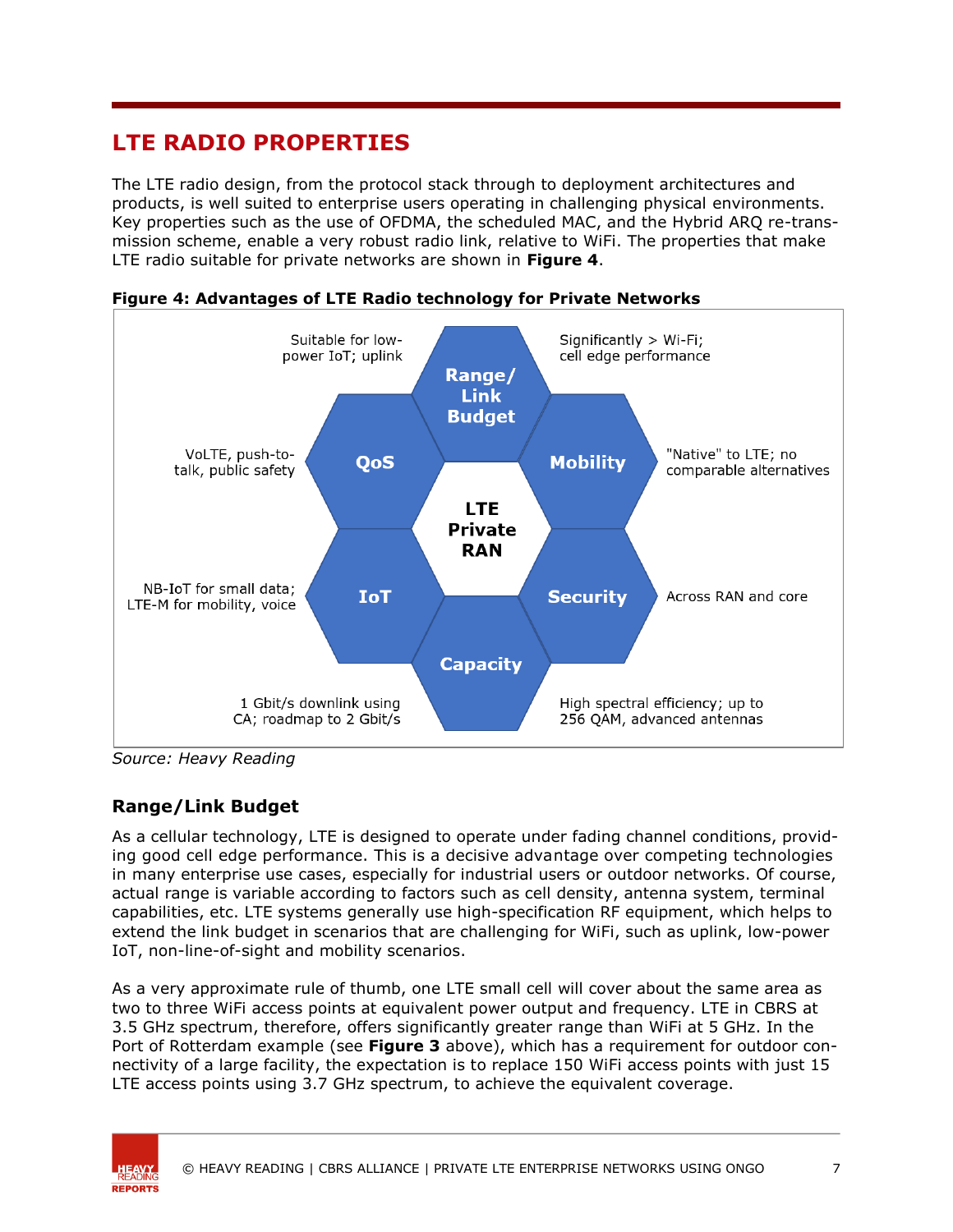### **Spectral Efficiency/Capacity**

Many of the concepts that improve range and reliability also increase spectral efficiency. LTE is more spectrally efficient than WiFi because of higher efficiencies at both link and MAC level, using concepts such as hybrid automatic repeat request (ARQ) with channel state information, more granular modulation and coding schemes and more adaptable schedulers (again compared to WiFi) to maximize channel capacity. Moreover, because LTE is designed for mobility and outdoor operation, and with concepts such as long cyclic prefix, it can support larger delay spreads, which also contributes to overall spectral efficiency.

More recently, 256 QAM has been introduced to commercial products, further increasing capacity in good channel conditions. Private networks have generally been less capacitychallenged than public networks, because they typically have fewer simultaneously active users per service area. Nevertheless, capacity is useful for services such as 4K video (e.g., CCTV) or, in future, for machine-vision applications or mobile virtual/augmented reality use cases. As more and more equipment is instrumented and connected, greater device densities mean enterprises will require more service-area capacity over time.

### **Quality of Service**

The LTE QoS model allows for multiple layers of prioritization. For example, guaranteed bit rate bearers, known as GBRs, can be used to provide predictable latencies and priority access for certain users or services in loaded cells. The classic use case for QoS is voice-over-LTE (VoLTE) and push-to-talk services, which are often important to industrial and enterprise users. The same mechanisms are also being used to extend LTE lifeline services such as public safety. QoS is also one of the reasons why LTE is being proposed for critical automation tasks such as railway signaling or warehouse robotics. In public networks, QoS is an engineering feature that generally requires expertise and extensive testing to deploy; for enterprises to take advantage of it will require OnGo products with user-friendly management systems, controlled via user consoles.

### **Mobility**

LTE is a natively mobile broadband technology, without comparable alternative. Mobility includes intra-network mobility using standard cell handover mechanisms and inter-network mobility – for example, "roaming" from private LTE to the public RAN, or even to WiFi. Where needed, LTE can also support high-speed mobility, which can be useful for machinery, drones, robots and aircraft, for example.

### **Internet of Things**

LTE has two major ways to support IoT: narrowband IoT (NB-IoT) and LTE-M. LTE-M offers data rates of 1.4 Mbit/s and supports VoLTE and full mobility. It can be used for vehicle tracking/telemetry, including various fixed applications. It is already specified for TDD and can therefore be used with OnGo systems. There is a decent device ecosystem in the U.S. for LTE-M, due to the backing of the major mobile operators. It is deployed "in-band" (i.e., in the same spectrum as other access types). The primary trade-off compared to NB-IoT is power consumption and battery life.

NB-IoT is for low-cost, low-power devices that are static or nomadic, such as meter-reading, environmental sensors, asset tracking, etc. The link budget should allow these devices to operate even in severe non-line-of-sight installations, such as garages and basements,